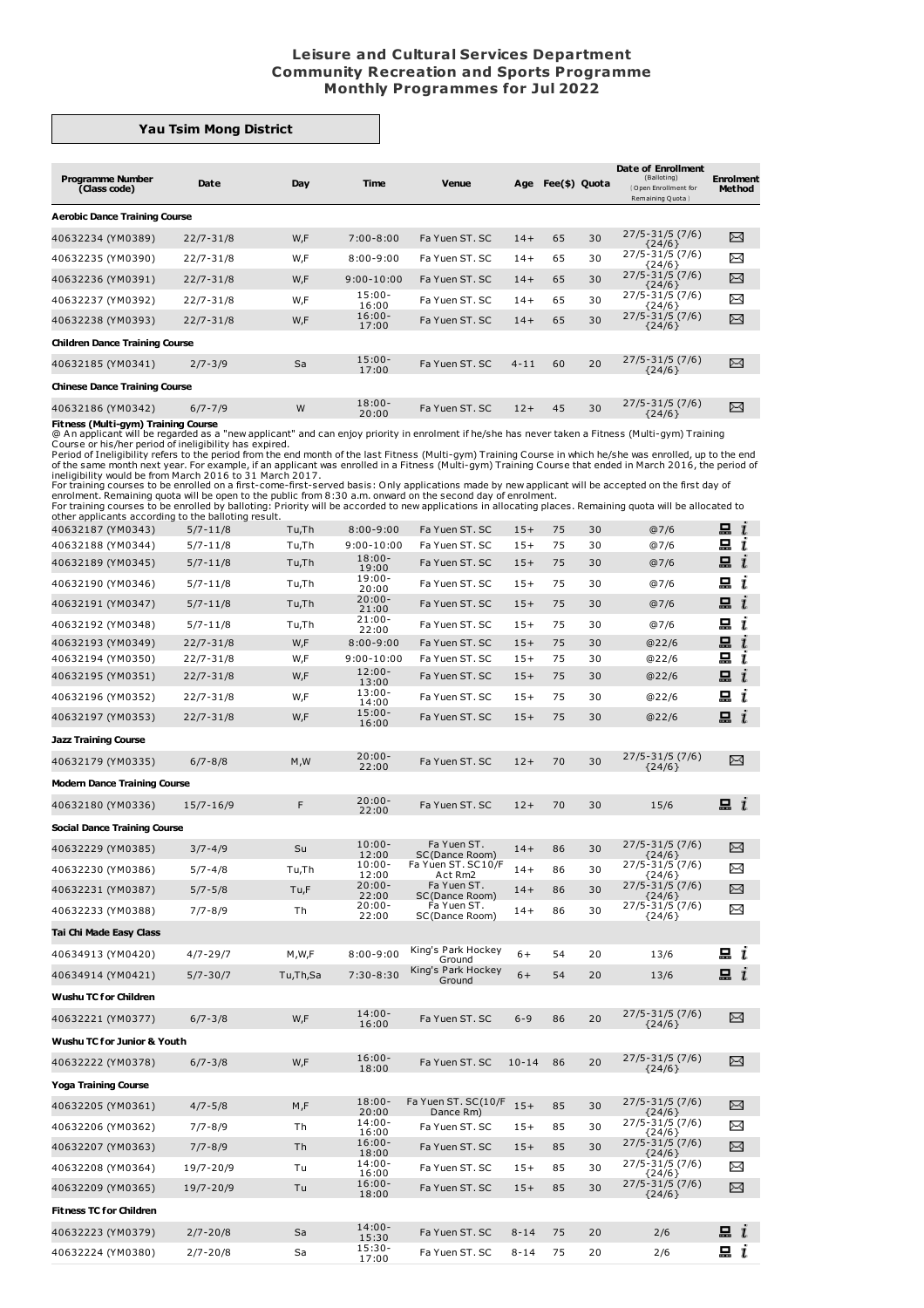| Briefing on Proper Ways to Use Fitness Equipment                                                                                                                                                    |                              |                             |                         |                                                                           |          |                  |          |                                           |                |
|-----------------------------------------------------------------------------------------------------------------------------------------------------------------------------------------------------|------------------------------|-----------------------------|-------------------------|---------------------------------------------------------------------------|----------|------------------|----------|-------------------------------------------|----------------|
| 40632184 (YM0340)                                                                                                                                                                                   | 8/7                          | F                           | $19:00 -$<br>22:00      | Fa Yuen ST. SC                                                            | $15+$    | Free             | 25       | $27/5 - 31/5$ (7/6)<br>${24/6}$           | X              |
| <b>Stress Management and Physical Relaxation TC</b>                                                                                                                                                 |                              |                             |                         |                                                                           |          |                  |          |                                           |                |
| 40632203 (YM0359)                                                                                                                                                                                   | 30/7-5/11 (excl.<br>1/10)    | Sa                          | $13:00 -$<br>14:00      | Fa Yuen ST. SC                                                            | $14+$    | 80               | 30       | 27/5-31/5 (7/6)<br>${24/6}$               | X              |
| 40632204 (YM0360)                                                                                                                                                                                   | 30/7-5/11 (excl.<br>1/10)    | Sa                          | $14:00 -$<br>15:00      | Fa Yuen ST. SC                                                            | $14+$    | 80               | 30       | 27/5-31/5 (7/6)<br>${24/6}$               | X              |
| <b>Badminton Training Course</b>                                                                                                                                                                    |                              |                             |                         |                                                                           |          |                  |          |                                           |                |
| 40632178 (YM0334)                                                                                                                                                                                   | $5/7 - 4/8$                  | Tu,Th                       | $7:00 - 9:00$           | Fa Yuen ST. SC                                                            | $7+$     | 118              | 12       | 27/5-31/5 (7/6)<br>${24/6}$               | X              |
| Track Cycling TC (Level I)                                                                                                                                                                          |                              |                             |                         |                                                                           |          |                  |          |                                           |                |
| 40628226 (YM0177)                                                                                                                                                                                   | 10/7                         | Su                          | $14:00 -$<br>18:00      | Hong Kong Velodrome 11+                                                   |          | 140              | 20       | 10/6                                      | 묘 ા            |
| <b>Squash TC for Youth</b>                                                                                                                                                                          |                              |                             |                         |                                                                           |          |                  |          |                                           |                |
| 40632182 (YM0338)                                                                                                                                                                                   | $15/7 - 10/8$                | W,F                         | $16:00 -$               | Fa Yuen ST. SC(11/F 7-17                                                  |          | 160              | 8        | 27/5-31/5 (7/6)                           | X              |
| <b>Squash Training Course</b>                                                                                                                                                                       |                              |                             | 18:00                   | Squash Room)                                                              |          |                  |          | ${24/6}$                                  |                |
| 40632181 (YM0337)                                                                                                                                                                                   | $14/7 - 8/8$                 | M,Th                        | $19:00 -$               | Fa Yuen ST. $SC(11/F)$ 7+                                                 |          | 160              | 8        | 14/6                                      | $\mathbf{a}$ i |
| <b>Table-tennis Training Course</b>                                                                                                                                                                 |                              |                             | 21:00                   |                                                                           |          |                  |          |                                           |                |
| 40632183 (YM0339)                                                                                                                                                                                   | $12/7 - 11/8$                | Tu,Th                       | $18:00 -$               | Fa Yuen ST. SC                                                            | $14+$    | 86               | 12       | 27/5-31/5 (7/6)                           | ⊠              |
| Tennis Training Course                                                                                                                                                                              |                              |                             | 20:00                   |                                                                           |          |                  |          | ${24/6}$                                  |                |
| 40632215 (YM0371)                                                                                                                                                                                   | $5/7 - 4/8$                  | Tu,Th                       | $7:00 - 9:00$           | King's Park RG TC                                                         | $8+$     | 170              | 12       | 27/5-31/5 (7/6)                           | X              |
| 40632216 (YM0372)                                                                                                                                                                                   | $6/7 - 5/8$                  | W,F                         | $9:00 - 11:00$          | King's Park RG TC                                                         | $8+$     | 170              | 12       | ${24/6}$<br>27/5-31/5 (7/6)               | X              |
| 40632217 (YM0373)                                                                                                                                                                                   | $26/7 - 26/8$                | Tu,F                        | $15:00 -$               | King's Park RG TC                                                         | $8+$     | 170              | 12       | ${24/6}$<br>27/5-31/5 (7/6)               | ⊠              |
| <b>Tennis Training Course for Children</b>                                                                                                                                                          |                              |                             | 17:00                   |                                                                           |          |                  |          | ${24/6}$                                  |                |
| 40632218 (YM0374)                                                                                                                                                                                   | $4/7 - 3/8$                  | M, W                        | $14:00 -$               | King's Park RG TC                                                         | $8 - 11$ | 170              | 12       | 27/5-31/5 (7/6)                           | X              |
| 40632219 (YM0375)                                                                                                                                                                                   | $5/7 - 4/8$                  | Tu,Th                       | 16:00<br>$9:00 - 11:00$ | King's Park RG TC                                                         | $8 - 11$ | 170              | 12       | ${24/6}$<br>27/5-31/5 (7/6)               | X              |
| Hockey Fun Day                                                                                                                                                                                      |                              |                             |                         |                                                                           |          |                  |          | ${24/6}$                                  |                |
| 40632211 (YM0367)                                                                                                                                                                                   | 10/7                         | Su                          | 14:30-                  | King's Park Hockey                                                        | $8+$     | Free             | 24       | 9/6                                       | $\Xi$ i        |
| 40632212 (YM0368)                                                                                                                                                                                   | 10/7                         | Su                          | 16:00<br>$16:15-$       | Ground<br>King's Park Hockey                                              | $8+$     | Free             | 24       | 9/6                                       | $\mathbf{a}$ i |
| <b>Hockey Training Course for Children</b>                                                                                                                                                          |                              |                             | 17:45                   | Ground                                                                    |          |                  |          |                                           |                |
| 40632213 (YM0369)                                                                                                                                                                                   | $12/7 - 11/8$                | Tu,Th                       | $14:15-$                | King's Park Hockey                                                        | $4 - 10$ | 40               | 24       | 13/6                                      | 묘 ။            |
| <b>Hockey Training Course for Junior</b>                                                                                                                                                            |                              |                             | 16:15                   | Ground                                                                    |          |                  |          |                                           |                |
| 40632214 (YM0370)                                                                                                                                                                                   | $11/7 - 10/8$                | M, W                        | $10:15-$                | King's Park Hockey 11-17                                                  |          | 40               | 24       | 9/6                                       | $\mathbf{a}$ i |
|                                                                                                                                                                                                     |                              |                             | 12:15                   | Ground                                                                    |          |                  |          |                                           |                |
| <b>Community Garden Programme</b>                                                                                                                                                                   |                              | M,Tu,W,Th,F,Sa,Su8:00-18:00 |                         | Man Cheong ST. Park                                                       | $12+$    | 400              |          | $27/5 - 31/5$ (7/6)                       | X              |
| 40634612 (YM0413)                                                                                                                                                                                   | $2/7 - 5/11$<br>$2/7 - 5/11$ | M,Tu,W,Th,F,Sa,Su8:00-18:00 |                         | Community Garden<br>Man Cheong ST. Park 12+                               |          | 400              | 11<br>11 | ${24/6}$<br>27/5-31/5 (7/6)               | X              |
| 40634613 (YM0414)<br>40634614 (YM0415)                                                                                                                                                              | $3/7 - 6/11$                 | M,Tu,W,Th,F,Sa,Su8:00-18:00 |                         | Community Garden<br>Man Cheong ST. Park                                   | $12+$    | 400              | 12       | ${24/6}$<br>27/5-31/5 (7/6)               | $\asymp$       |
| 40634615 (YM0416)                                                                                                                                                                                   | $3/7 - 6/11$                 |                             |                         | Community Garden<br>M,Tu,W,Th,F,Sa,Su8:00-18:00 Man Cheong ST. Park $12+$ |          | 400              | 12       | ${24/6}$<br>27/5-31/5 (7/6)               | X              |
|                                                                                                                                                                                                     |                              |                             |                         | Community Garden                                                          |          |                  |          | ${24/6}$                                  |                |
| <b>Activities for</b>                                                                                                                                                                               |                              |                             |                         |                                                                           |          |                  |          |                                           |                |
| <b>Persons with</b><br><b>Disabilities</b>                                                                                                                                                          |                              |                             |                         |                                                                           |          |                  |          | Date of<br>Enrollment                     | Enrolment      |
| <b>Programme Number</b>                                                                                                                                                                             | Date                         | Day                         | Time                    | <b>Venue</b>                                                              |          | <b>Age Quota</b> |          | (Balloting)<br><b>Open Enrollment for</b> | <b>Method</b>  |
| (Class code)<br>(free of charge)                                                                                                                                                                    |                              |                             |                         |                                                                           |          |                  |          | Remaining Quota }                         |                |
| To enrol in recreation and sports programmes designated for persons with disabilities (Please refer to the                                                                                          |                              |                             |                         |                                                                           |          |                  |          |                                           |                |
| enrolment methods in the Notes on Enrolment)<br>Each participant may be accompanied by ONE carer for free. The arrangements for accompanying carers are as follows:                                 |                              |                             |                         |                                                                           |          |                  |          |                                           |                |
| In view of the latest situation of COVID-19, to better control the number of participants, accompanying carers who wish                                                                             |                              |                             |                         |                                                                           |          |                  |          |                                           |                |
| to participate with persons with disabilities (PWDs) in any recreation and sports programmes designated for PWDs are<br>required to enrol in the programmes. This will remain until further notice. |                              |                             |                         |                                                                           |          |                  |          |                                           |                |
| <b>Aerobic Dance TS for ID</b>                                                                                                                                                                      |                              |                             |                         |                                                                           |          |                  |          |                                           |                |
| 40634917 (YM0419)                                                                                                                                                                                   | 20/7-12/8                    |                             |                         | W,F 10:00-12:00 Fa Yuen ST. SC                                            | $8+$     | 15               |          | 9/6                                       | i              |

| <b>Badminton TS for Intellectual Disability</b> |                             |    |                |                                  |         |    |     |              |  |  |
|-------------------------------------------------|-----------------------------|----|----------------|----------------------------------|---------|----|-----|--------------|--|--|
| 40634916 (YM0418)                               | 16/7-3/9                    |    |                | Sa 10:00-12:00 Fa Yuen ST, SC 8+ |         | 12 | 9/6 | $\mathbf{u}$ |  |  |
| <b>Basketball TC for Persons with ID</b>        |                             |    |                |                                  |         |    |     |              |  |  |
| 40634915 (YM0417)                               | $9/7 - 20/8$<br>(excl. 6/8) | Sa | $9:00 - 11:00$ | Tai Kok Tsui<br>SC(Arena, 7/F)   | $10+15$ |    | 9/6 | $\Box$ $i$   |  |  |

| <b>Activities for Elderly</b><br><b>Programme Number</b><br>(Class code)<br>(For aged 60 or above, free of<br>charge) | Date                         | Dav   | Time      | <b>Venue</b>   | Quota | Date of<br><b>Enrollment</b><br>(Balloting)<br>Open Enrollment for<br>Remaining Quota } | <b>Enrolment</b><br><b>Method</b> |
|-----------------------------------------------------------------------------------------------------------------------|------------------------------|-------|-----------|----------------|-------|-----------------------------------------------------------------------------------------|-----------------------------------|
| Mt Pts for Elderly - Baduanjin                                                                                        |                              |       |           |                |       |                                                                                         |                                   |
| 40632201 (YM0357)                                                                                                     | $6/7 - 29/7$<br>(excl. 18/7) | M.W.F | 7:00-9:00 | Fa Yuen ST, SC | 30    | $6/7 - 29/7$                                                                            | Walk-in                           |

**Mt Pts for Elderly - Fitness Exercise**